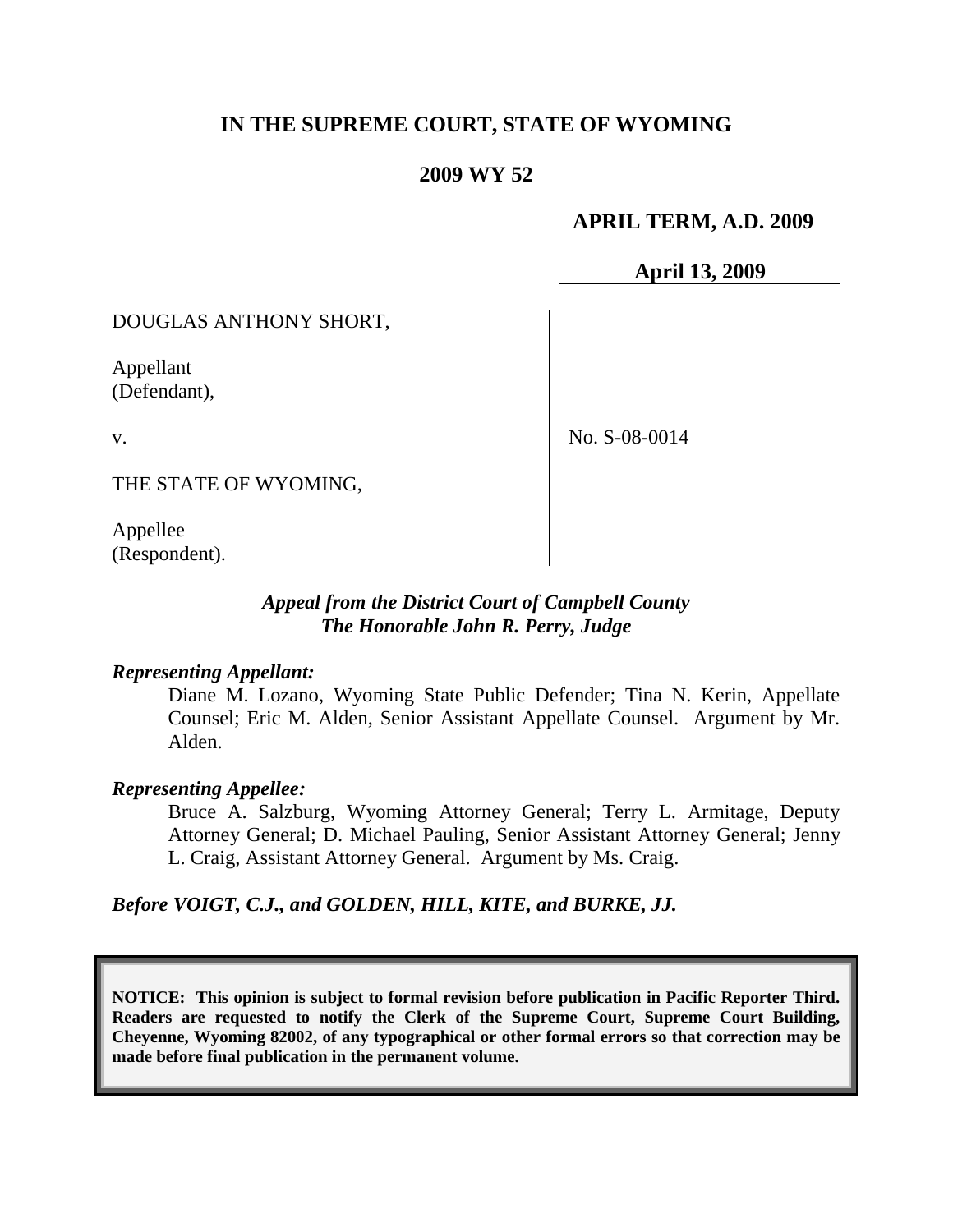## **VOIGT, Chief Justice.**

[¶1] The appellant seeks review of the district court's denial of his motion to dismiss based on the State's alleged violation of his rights under the Interstate Agreement on Detainers (IAD). We affirm, although for different reasons than those relied upon by the district court.

#### **ISSUE**

[¶2] Should the district court have dismissed with prejudice the Felony Information because the appellant was not brought to trial within the period provided by the IAD?

## **FACTS**

[¶3] A convenience store in Campbell County, Wyoming, was robbed at gunpoint on July 11, 2005. After an ensuing investigation, a Felony Information was filed charging the appellant with aggravated robbery and with conspiring to commit aggravated robbery. An arrest warrant was filed on May 1, 2006.

[¶4] On May 23, 2006, the appellant was arrested on drug charges in Weld County, Colorado. The Colorado authorities initiated a National Crime Information Computer check and discovered the Wyoming arrest warrant. Although the record is not clear in this regard, it appears that the appellant initially refused to waive extradition to Wyoming, because the Wyoming prosecutor subsequently obtained a governor's warrant pursuant to the Uniform Extradition Act found at Wyo. Stat. Ann. § 7-3-201 *et seq.*  $[LexisNexis 2007].$ <sup>1</sup>

[¶5] On July 26, 2006, the appellant appeared in a Colorado court, where he pled guilty to, and was sentenced for, the Colorado charges. At the same time, he was served with the governor's warrant and waived extradition to Wyoming. The Colorado sentence ordered the Colorado Department of Corrections to honor the governor's warrant. Rather than being transferred to Wyoming, the appellant began serving his Colorado sentence.<sup>2</sup>

<sup>&</sup>lt;sup>1</sup> Many of the documents relied upon by the parties in their briefs do not appear to be part of the district court record, except as attachments to the appellant's Motion to Correct Illegal Sentence, which motion was filed on March 4, 2008, after the case was already on appeal. Similarly, many of the dates relied upon by the parties, and relied upon in this opinion, have been derived from a demonstrative exhibit used by the prosecutor during his argument at the motion hearing, and do not otherwise appear in the record. That exhibit is in the record. In any event, neither party disputes the basic facts or the significant dates.

<sup>&</sup>lt;sup>2</sup> The appellant alleges in his Motion to Correct Illegal Sentence that on June 13, 2006, he filed in the Wyoming court a "Writ of Habeas Corpus," seeking extradition to Wyoming, that on July 25, 2006, he was served with the governor's warrant, and that in an effort to obtain transfer to Wyoming thereunder, he entered into a plea agreement in Colorado under the assumption that, once he was sentenced there, he would be transferred to Wyoming. While this information helps fill in some of the chronological and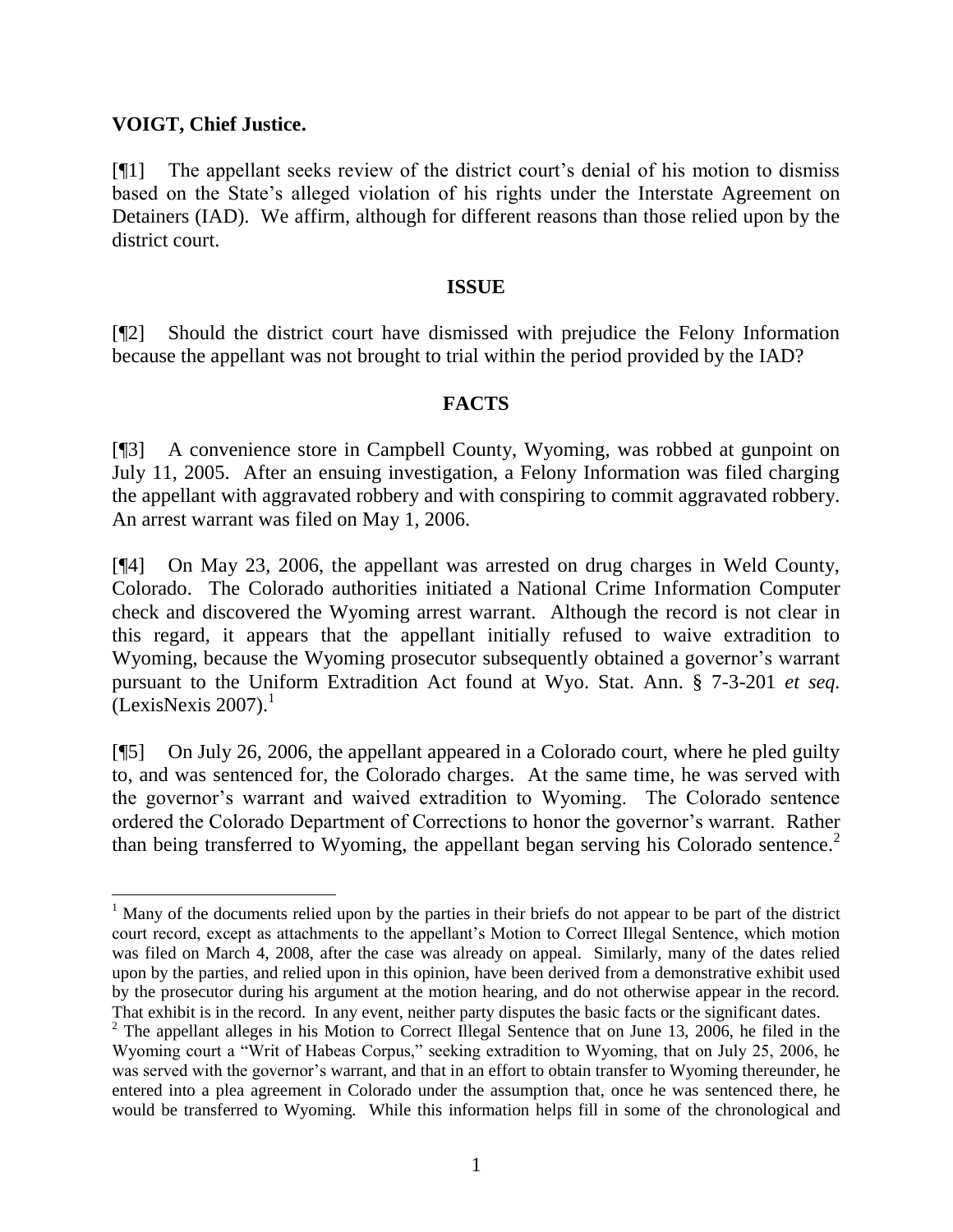While it is, once again, unclear in the record, either the governor's warrant was withdrawn, or the Wyoming prosecutor simply decided not to pursue it upon receiving advice from the Wyoming Attorney General's Office that, once the appellant began serving his Colorado sentence, "the extradition process is no longer applicable to him," but, rather, "the Interstate Agreement on Detainer (IAD) is now the proper method by which to seek custody  $\ldots$ .  $\cdot$ <sup>3</sup>

[¶6] Whatever it is that may have happened in the interim, the appellant, apparently with the assistance of Colorado authorities, prepared a packet of IAD documents, including his Request for Final Disposition of Detainer and Colorado's Offer to Deliver Temporary Custody. The papers appear to have been prepared on November 5, 2006, and signed on November 21, 2006. This paperwork was processed through the Colorado Department of Corrections and was mailed to the Wyoming prosecutor on January 3, 2007. He received it on January 8, 2007. Responsive IAD forms were signed by the prosecutor and judge on January 30, 2007, and were mailed to Colorado by an assistant attorney general on February 9, 2007. The appellant arrived in Campbell County, Wyoming, on February 22, 2007.

[¶7] The appellant almost immediately filed a demand for speedy trial, but soon thereafter, due to his attorney's scheduling conflict, moved to continue his preliminary hearing and waived his right to a speedy preliminary hearing. The preliminary hearing was re-scheduled from March 1, 2007 to May 4, 2007. The appellant was bound over to district court, where, two weeks before trial, he filed the Motion to Dismiss Pursuant to Wyo. Stat. Ann. § 7-5-10 [sic] that is the focus of this appeal. After a hearing, the district court denied the motion. The jury trial began on June 25, 2007. The appellant was found not guilty of aggravated robbery, but guilty of conspiracy to commit aggravated robbery. This appeal followed.

## **STANDARD OF REVIEW**

[¶8] The applicable standard of review is as follows:

To the extent the issue raised is a question of statutory interpretation, our review is de novo. *Wyodak Resources Development Corporation v. Wyoming Department of Revenue*, 2002 WY 181, ¶ 9, 60 P.3d 129, [135] (Wyo. 2002). When a matter has been the subject of a bench trial (or evidentiary hearing) before the district court, we review the

procedural gaps in this story, it appears in the record only in the form of argument. It has not been raised in such a way as to alter our review of the record facts.

<sup>&</sup>lt;sup>3</sup> This advice was sent in a letter from an assistant attorney general to the prosecutor on August 3, 2006, to follow up on a conversation that took place between them on August 1, 2006.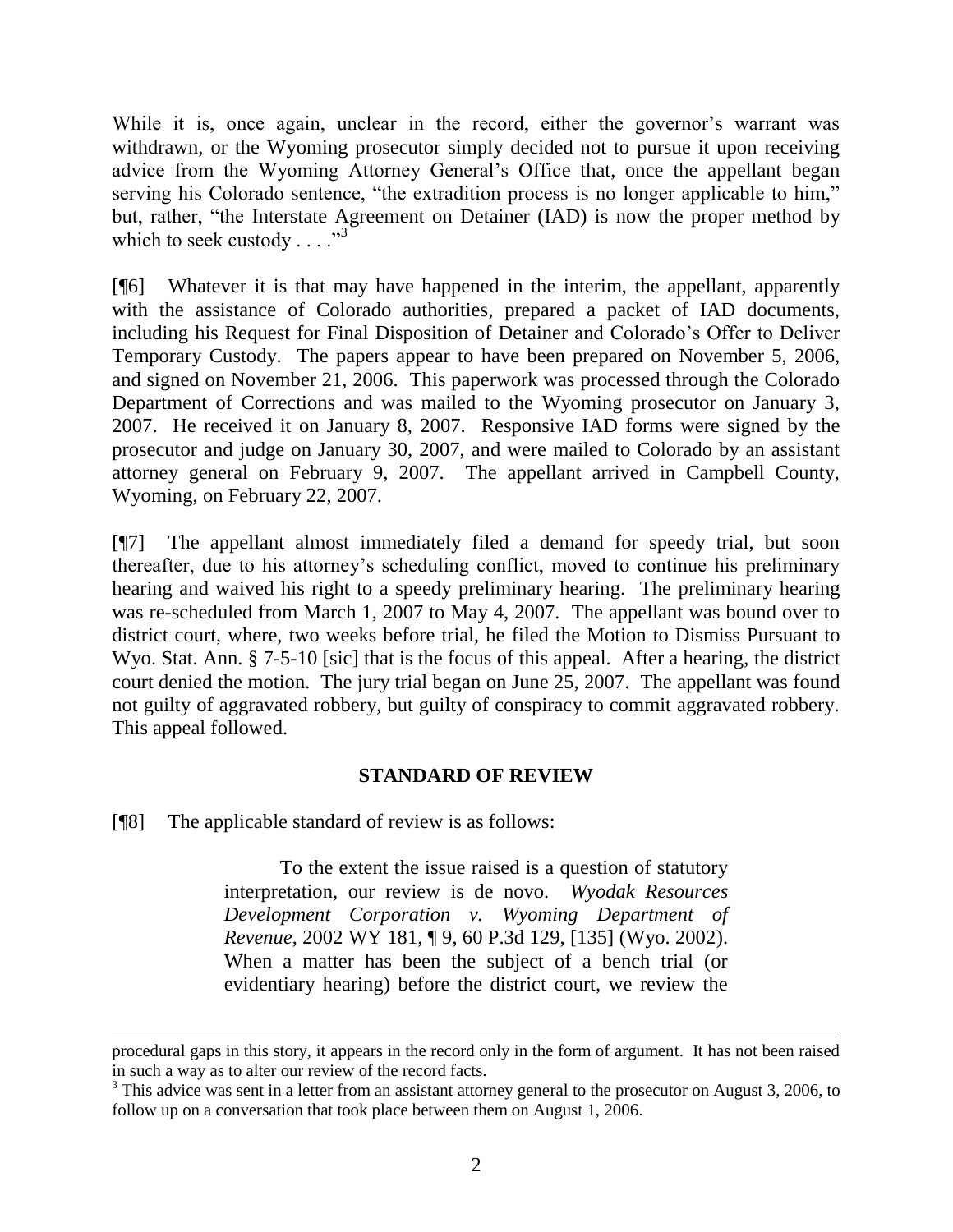factual determinations under a clearly erroneous standard and the legal conclusions de novo. *Union Pacific Railroad v. Trona Valley Federal Credit Union*, 2002 WY 165, ¶ 7, 57 P.3d 1203, [1205] (Wyo. 2002).

In construing statutes, our aim is to effectuate legislative intent. *Director of Office of State Lands & Investments v. Merbanco, Inc.*, 2003 WY 73, 70 P.3d 241 (Wyo. 2003). If the language is sufficiently clear, we do not resort to rules of construction. *Id*. We apply our general rule that we look to the ordinary and obvious meaning of a statute when the language is unambiguous. *Id*. We also construe a statute so as to give effect to all of its provisions. *Id*.

With regard to the IAD specifically, it is a federal law subject to federal construction. *Knox v. Wyoming Department of Corrections State Penitentiary Warden*, 34 F.3d 964, 966 (10th Cir. 1994). United States Supreme Court interpretations of the IAD are thus binding on state courts. *State v. Reed*, [668 N.W.2d 245 (Neb. 2003)]. The IAD is a remedial statute and should be liberally construed to achieve its purposes, including a speedy trial and the expeditious and orderly disposition of charges. *Corbin v. Superior Court of the State of Arizona*, 155 Ariz. 365, 746 P.2d 937, 939 (1987). However, it also has strict procedural requirements that must be followed. *Id.*

*Odhinn v. State*, 2003 WY 169, ¶¶ 13-15, 82 P.3d 715, 719-20 (Wyo. 2003).

[¶9] This Court will affirm the district court's decision on any legal ground appearing in the record. *Armstrong v. Hrabal*, 2004 WY 39, ¶ 56, 87 P.3d 1226, 1244 (Wyo. 2004); *Jones v. State*, 602 P.2d 378, 382 (Wyo. 1979).

## **DISCUSSION**

[¶10] The IAD is found at Wyo. Stat. Ann. § 7-15-101 *et seq* (LexisNexis 2007). It is a fairly complex uniform law, structured around enumerated "articles." For purposes of the present discussion, it will be sufficient for us to summarize the pertinent provisions of the pertinent articles. At the outset, we will note that the stated purpose of the Act is to "encourage the expeditious and orderly disposition of" charges pending against persons incarcerated in another jurisdiction. Wyo. Stat. Ann. § 7-15-101 (Article I). The IAD is intended to "be liberally construed so as to effectuate its purposes." *Id.* (Article IX).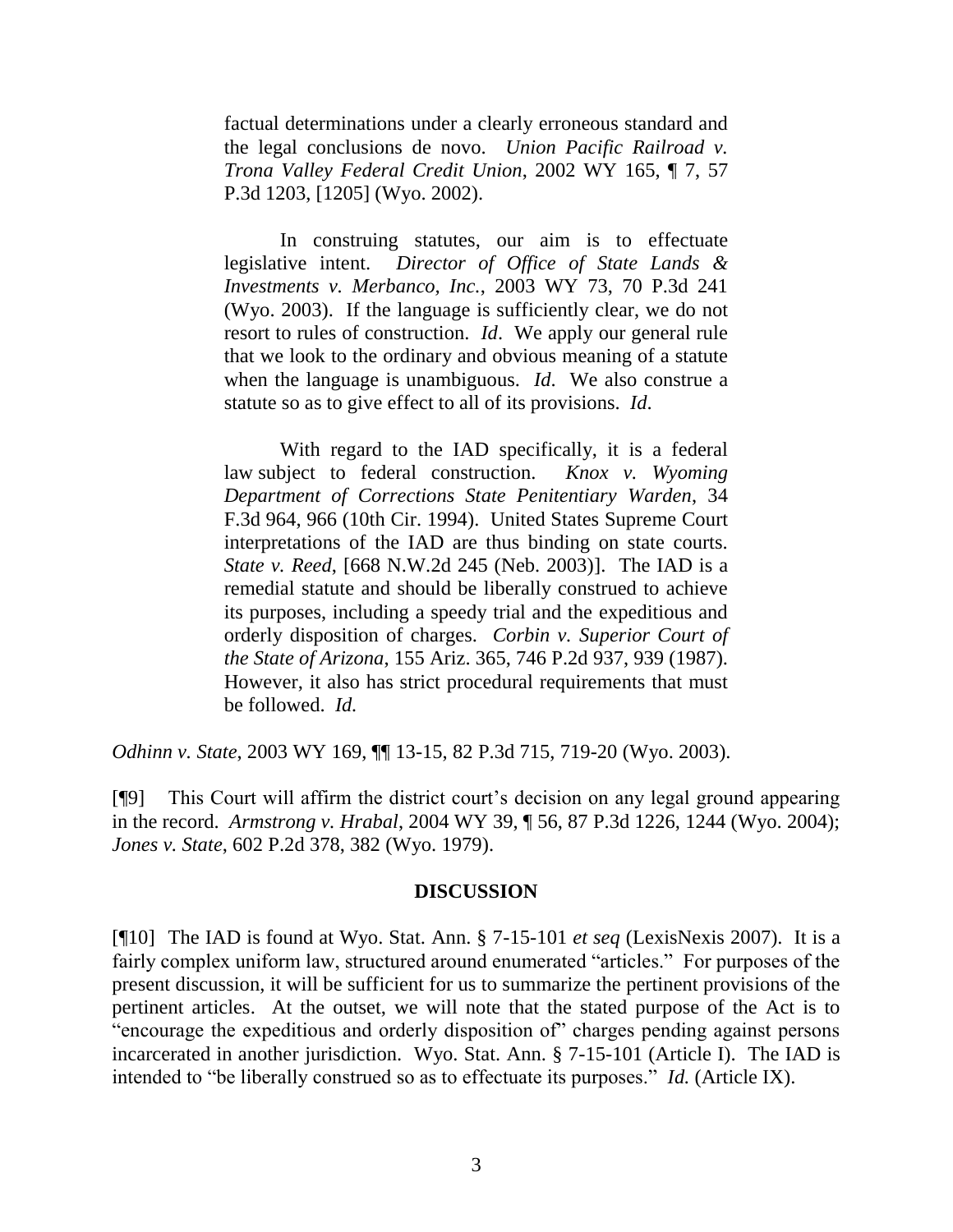[¶11] The IAD contemplates the generation of its processes either by the state wherein charges are pending, or by the person incarcerated in another jurisdiction against whom those charges are pending. *Id.* (Articles III and IV). If the proceedings are initiated by the state, the person must be brought to trial within 120 days of that person's arrival in the receiving state. *Id.* (Article IV(c)). If the proceedings are initiated by the person against whom the charges are pending, the person must be brought to trial within 180 days of delivery of his request for disposition. *Id.* (Article III(a)); *Odhinn*, 2003 WY 169, ¶ 19, 82 P.3d at 721; *Green v. State*, 784 P.2d 1360, 1362-63 (Wyo. 1989). The IAD's "hammer" is contained in Article  $V(c)$ :

> (c) If the appropriate authority shall refuse or fail to accept temporary custody of said person, or in the event that an action on the indictment, information or complaint on the basis of which the detainer has been lodged is not brought to trial within the periods provided by this act, the appropriate court of the jurisdiction where the indictment, information or complaint has been pending shall enter an order dismissing the same with prejudice, and any detainer based thereon shall cease to be of any force or effect.

[¶12] We first must determine whether the 180-day period of Article III or the 120-day period of Article IV should be applied in our analysis. In their arguments below, the parties agreed that the appellant had initiated the IAD proceedings and that the 180-day period applied. Not until he filed his Brief in this Court did the appellant contend that Wyoming authorities had initiated the IAD procedures, leading to application of the 120 day period. We will apply the 180-day period of Article III, for two reasons: first, that is consistent with the facts—the request for disposition was initiated by the appellant; and second, we will not consider arguments that were not made below.<sup>4</sup> *Harlow v. State*,

 <sup>4</sup> We find ourselves compelled yet again to comment upon the paucity of documentation in this record. The IAD does not apply unless "a detainer has been lodged against" a person who "has entered upon a term of imprisonment in a penal or correctional institution.‖ Wyo. Stat. Ann. § 7-15-101 (Article III; *see also* Article IV). "A detainer is 'a notification filed with the institution in which a prisoner is serving a sentence, advising that he is wanted to face pending criminal charges in another jurisdiction." *Odhinn*, 2003 WY 169, ¶ 4 n.1, 82 P.3d at 717 n.1 (quoting *Cuyler v. Adams*, 449 U.S. 433, 436 n.3, 101 S.Ct. 703, 706 n.3, 66 L.Ed.2d 641 (1981)). Apparently, nobody below questioned whether Wyoming had "lodged a detainer" for the appellant in Colorado. However, no document so entitled, initiated by Wyoming authorities, appears in the record, and the prosecutor's demonstrative exhibit does not mention a detainer initiated by Wyoming. Everyone, including the prosecutor, two Wyoming judges, the appellant, defense counsel, and the Colorado authorities, acted as if such had been done, so we will do the same. Reading the appellate briefs, we are fairly certain that we did not miss something in the record. In its brief, the State simply pronounces that "[a]t some point in time after Appellant was sentenced in Colorado, Campbell County filed a detainer with the Colorado Department of Corrections." The appellant's brief is more certain as to what happened, claiming that he "was subject to a detainer at the time he consented to the Governor's Warrant," and that "[t]he actual document constituting the detainer is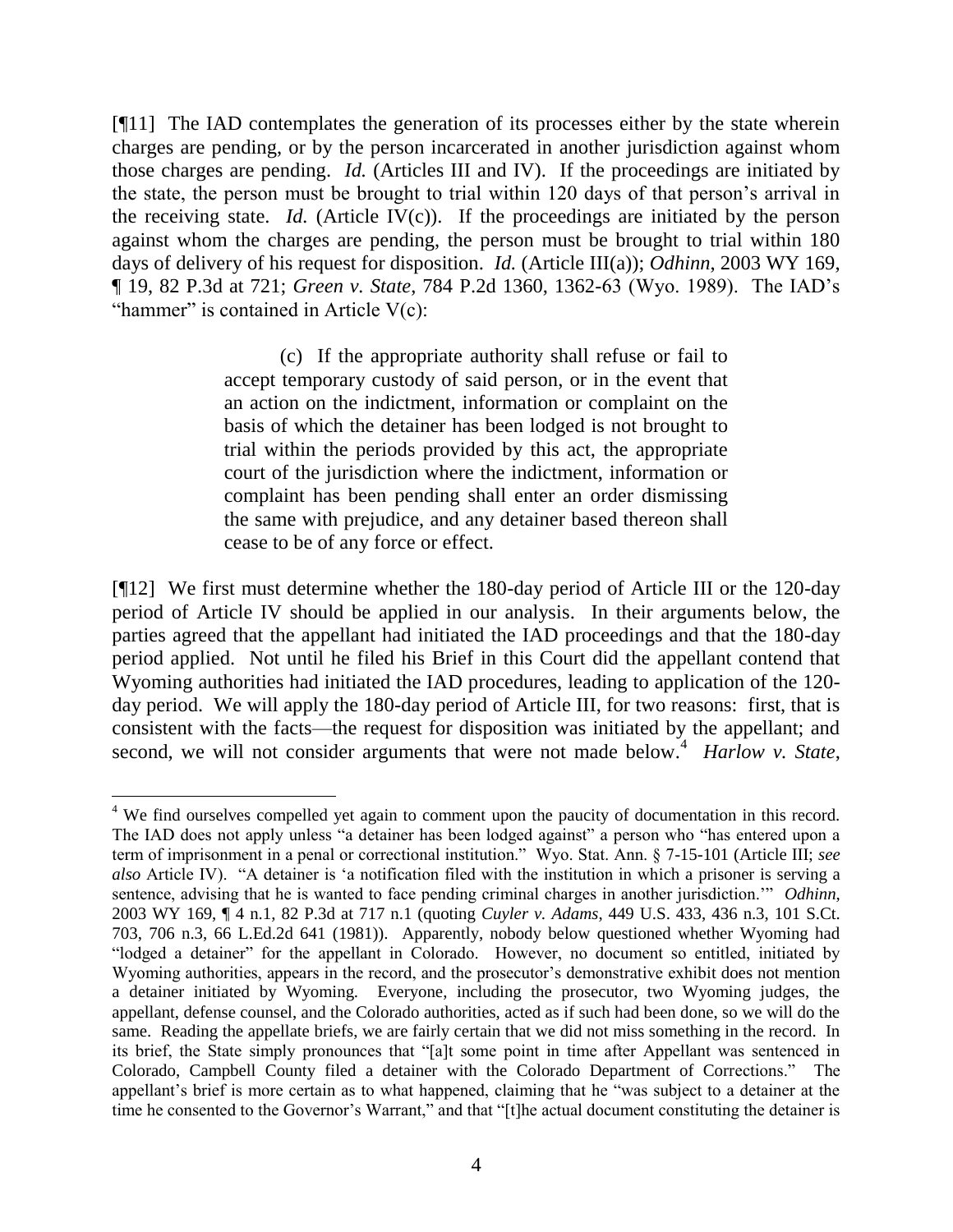2005 WY 12, ¶ 22, 105 P.3d 1049, 1063 (Wyo. 2005); *Davis v. City of Cheyenne*, 2004 WY 43, ¶ 26, 88 P.3d 481, 490 (Wyo. 2004).

 $[913]$  As noted above, the 180-day period begins to run when the prisoner has "delivered" to the prosecuting officer and the appropriate court" his request for disposition. Wyo. Stat. Ann. § 7-15-101 (Article III(a)); *Odhinn*, 2003 WY 169, ¶ 18, 82 P.3d at 720. That requirement makes two dates significant in our analysis: November 21, 2006, the date the appellant gave his IAD paperwork to Colorado officials for forwarding to Wyoming, and January 8, 2007, the date that paperwork was received by Wyoming officials. In denying the appellant's motion, the district court applied the following reasoning:

> THE COURT: All right. The Court is going to deny both of those motions. The constitutional challenge, it seems to me, is fairly straightforward in this particular matter. We've had some recent cases that construed this, and the more problematic analysis, when I looked at this last night, was the IAD analysis, and I wondered about that at the time, but now that I have the State's chart, it seems to me that the – while I understand the defense's argument, it seems to me that as a sovereign there's only so much that Wyoming can do. Wyoming can only act when it knows it has to act, and it did that here.

> I have some difficulty essentially assigning Colorado's actions to Wyoming. I'm going to find that the start date for this, in fact, was January 8th, the date that the State got notice. And even under that, if we take that analysis from January 8th, then the issue of preliminary hearing almost becomes moot, because we're going to be trying this case within 180 days anyway.

[¶14] If the 180-day period is computed from November 21, 2006, it expired on May 20, 2007. If the 180-day period is computed from January 8, 2007, it expired on July 7, 2007. The jury trial began on June 25, 2007. Thus, the trial was timely held according to the State, but not so according to the appellant. Were these the only pertinent facts, *stare* 

attached hereto as Appendix H." Appendix H is headed "MESSAGE FROM CCIC GREELEY/WELD COUNTY," and appears to be the NCIC "hit" that uncovered the existence of the Wyoming warrant. The closest thing to a detainer found in the record, and that is because it repeats the word "detainer" throughout, is the paperwork prepared by the appellant, with the assistance of the Colorado authorities, and signed on November 21, 2006. Without deciding what, if anything, constituted the detainer in this case, we will accept the facts as seemingly agreed upon by the parties below. That is, we will assume that a detainer was lodged against the appellant by Wyoming in Colorado some time before he signed and sent his Request for Final Disposition of Detainer.